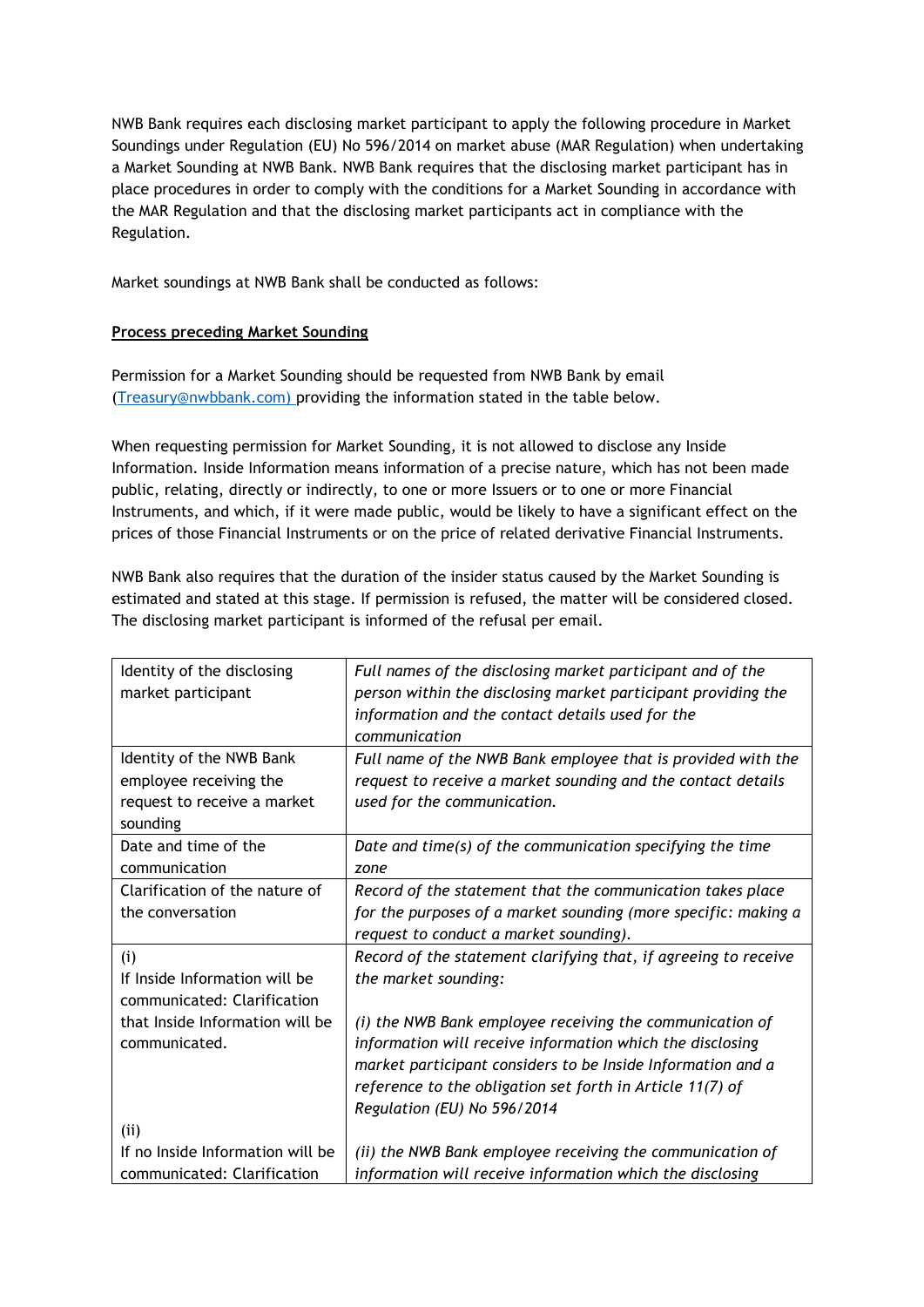| that no Inside Information will | market participant does not consider to be Inside Information   |
|---------------------------------|-----------------------------------------------------------------|
| be communicated.                | and a reference to the obligation set forth in Article 11(7) of |
|                                 | Regulation (EU) No 596/2014                                     |
| Information on the estimation   | Record of the information given, if any, on the estimated time  |
| of when the information         | when the information is expected to be made public or the       |
| ceases to be Inside Information | transaction launched, with an explanation of why this may be    |
| (if any).                       | subject to change and how the NWB Bank employee receiving       |
|                                 | the market sounding will be informed in case the estimated      |
|                                 | time is no longer valid.                                        |
| Statement regarding the         | Record of the statement explaining to the NWB Bank employee     |
| obligations of the person       | receiving the communication the obligations that apply to the   |
| receiving the communication     | possession of Inside Information (if any), in accordance with   |
|                                 | points (b), (c) and (d) of subparagraph 1 of Article 11(5) of   |
|                                 | Regulation (EU) No 596/2014.                                    |

If permission is granted for the Market Sounding, the disclosing market participant shall submit a description of the potential transaction and the other information as per the table below to the email address communicated by NWB Bank when granting the permission. NWB Bank requires that, at this stage, also an estimate is given as to which issuers and financial instruments the insider information pertains to.

| Identity of the disclosing<br>market participant | Full names of the disclosing market participant and of the<br>person within the disclosing market participant providing the<br>information and the contact details used for the<br>communication |
|--------------------------------------------------|--------------------------------------------------------------------------------------------------------------------------------------------------------------------------------------------------|
| Identity of the NWB Bank                         | Full name of the NWB Bank employee that is provided with the                                                                                                                                     |
| employee receiving the market                    | information to conduct a market sounding and the contact                                                                                                                                         |
| sounding                                         | details used for the communication.                                                                                                                                                              |
| Date and time of the<br>communication            | Date and time(s) of the communication specifying the time<br>zone                                                                                                                                |
| Clarification of the nature of                   | Record of the statement that the communication takes place                                                                                                                                       |
| the conversation                                 | for the purposes of a market sounding (more specific:                                                                                                                                            |
|                                                  | providing information to conduct a market sounding).                                                                                                                                             |
| Update of the Information on                     | Record of the information given, if any, on the estimated time                                                                                                                                   |
| the estimation of when the                       | when the information is expected to be made public or the                                                                                                                                        |
| information ceases to be                         | transaction launched, with an explanation of why this may be                                                                                                                                     |
| Inside Information (if any).                     | subject to change and how the NWB Bank employee receiving                                                                                                                                        |
|                                                  | the market sounding will be informed in case the estimated                                                                                                                                       |
|                                                  | time is no longer valid.                                                                                                                                                                         |
| Statement regarding the                          | Record of the statement explaining to the NWB Bank employee                                                                                                                                      |
| obligations of the NWB Bank                      | receiving the communication the obligations that apply to the                                                                                                                                    |
| employee receiving the                           | possession of Inside Information (if any), in accordance with                                                                                                                                    |
| communication                                    | points (b), (c) and (d) of subparagraph 1 of Article 11(5) of                                                                                                                                    |
|                                                  | Regulation (EU) No 596/2014.                                                                                                                                                                     |
| Confirmation of consent                          | Record of the information about the consent of the NWB Bank                                                                                                                                      |
|                                                  | employee receiving the market sounding to receive the Inside                                                                                                                                     |
|                                                  | Information (including date and time of such consent).                                                                                                                                           |